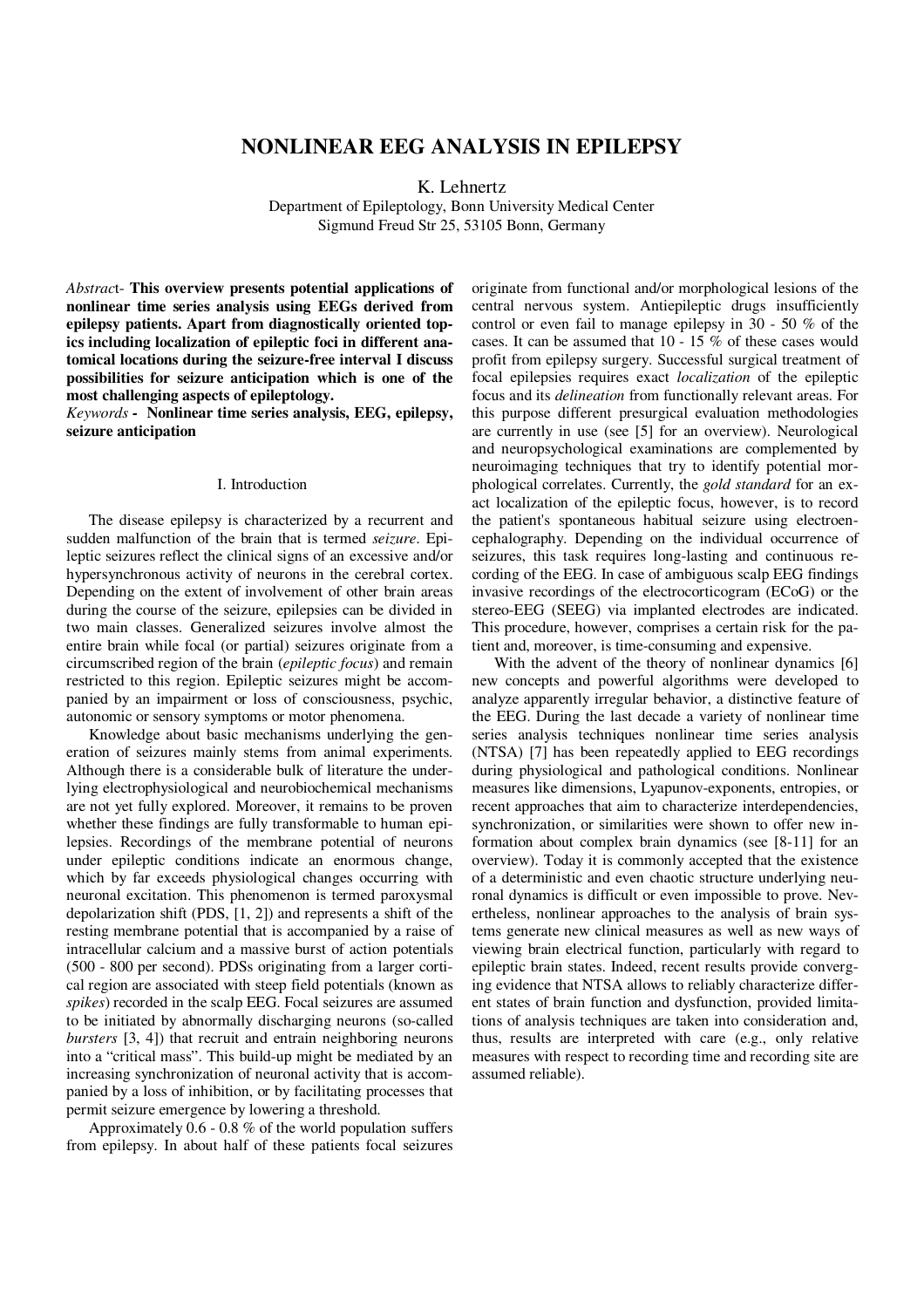| <b>Report Documentation Page</b>                                                                                                                                                                                                         |                           |                                                    |
|------------------------------------------------------------------------------------------------------------------------------------------------------------------------------------------------------------------------------------------|---------------------------|----------------------------------------------------|
| <b>Report Date</b><br>25 Oct 2001                                                                                                                                                                                                        | <b>Report Type</b><br>N/A | Dates Covered (from to)                            |
| <b>Title and Subtitle</b><br>Nonlinear EEG Analysis In Epilepsy                                                                                                                                                                          |                           | <b>Contract Number</b>                             |
|                                                                                                                                                                                                                                          |                           | <b>Grant Number</b>                                |
|                                                                                                                                                                                                                                          |                           | <b>Program Element Number</b>                      |
| Author(s)                                                                                                                                                                                                                                |                           | <b>Project Number</b>                              |
|                                                                                                                                                                                                                                          |                           | <b>Task Number</b>                                 |
|                                                                                                                                                                                                                                          |                           | <b>Work Unit Number</b>                            |
| Performing Organization Name(s) and Address(es)<br>Department of Epileptology Bonn University Medical Center<br>Sigmund Freud Str 25, 53105 Bonn Germany                                                                                 |                           | <b>Performing Organization Report Number</b>       |
| <b>Sponsoring/Monitoring Agency Name(s) and Address(es)</b>                                                                                                                                                                              |                           | <b>Sponsor/Monitor's Acronym(s)</b>                |
| US Army Research, Development & Standardization Group<br>(UK) PSC 802 Box 15 FPO AE 09499-1500                                                                                                                                           |                           | <b>Sponsor/Monitor's Report Number(s)</b>          |
| <b>Distribution/Availability Statement</b><br>Approved for public release, distribution unlimited                                                                                                                                        |                           |                                                    |
| <b>Supplementary Notes</b><br>Papers from 23rd Annual International Conference of the IEEE Engineering in Medicine and Biology Society, Oct<br>25-28, 2001, held in Istanbul, Turkey. See also ADM001351 for entire conference on cd-rom |                           |                                                    |
| <b>Abstract</b>                                                                                                                                                                                                                          |                           |                                                    |
| <b>Subject Terms</b>                                                                                                                                                                                                                     |                           |                                                    |
| <b>Report Classification</b><br>unclassified                                                                                                                                                                                             |                           | <b>Classification of this page</b><br>unclassified |
| <b>Classification of Abstract</b><br>unclassified                                                                                                                                                                                        |                           | <b>Limitation of Abstract</b><br>UU                |
| <b>Number of Pages</b><br>$\overline{4}$                                                                                                                                                                                                 |                           |                                                    |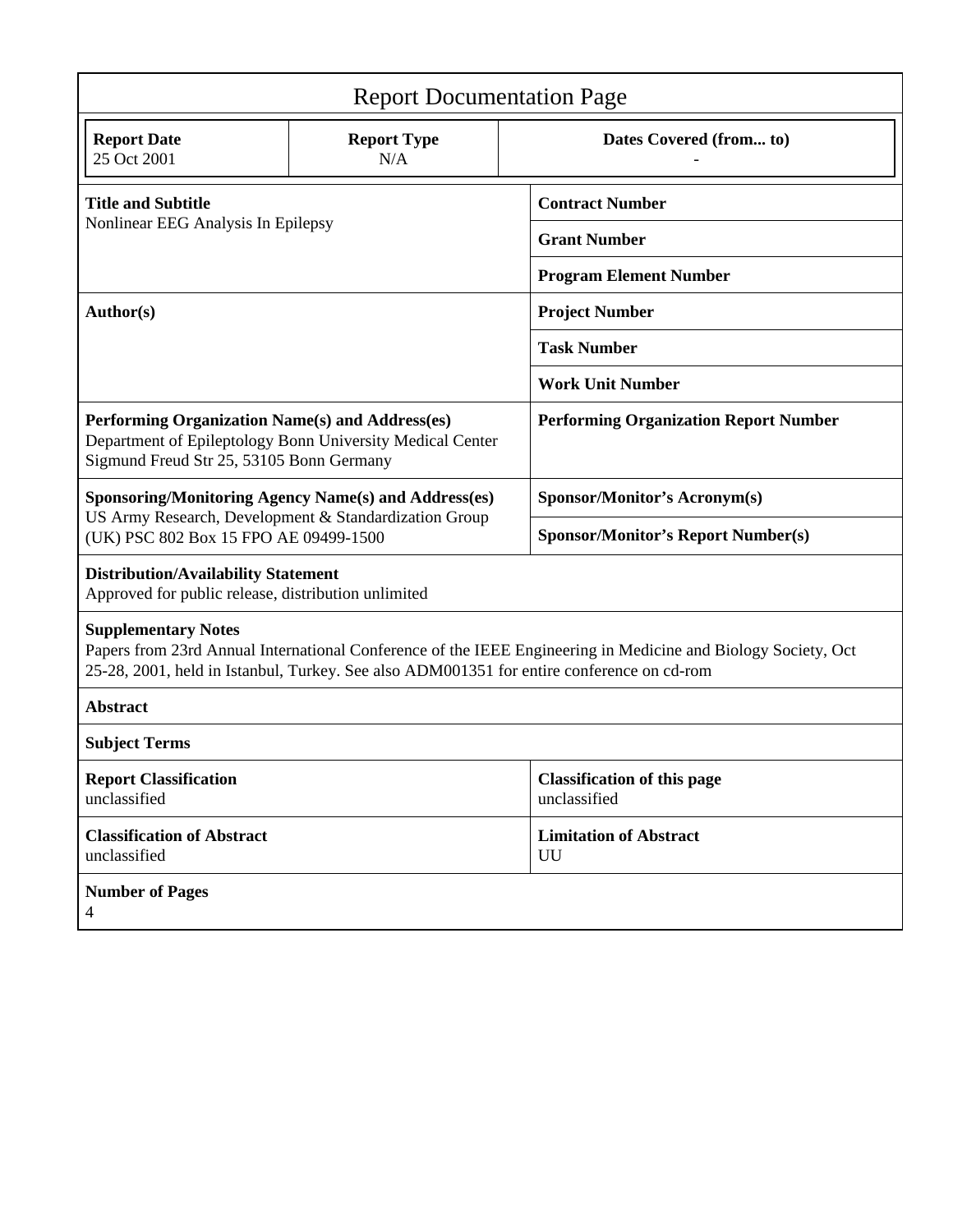## II. Localizing the epileptic focus

Several lines of evidence originating from studies of human epileptic brain tissue as well as of animal models of chronic seizure disorders indicate that the epileptic brain, even between seizures, is different from normal. Based on the fact that neurons involved in the epileptic process exhibit paroxysmal depolarization shifts that are scarcely modulated by physiological brain activity, we hypothesized that this highly synchronized neuronal behavior should be accompanied by an intermittent *loss of complexity* or an *increase of nonlinear deterministic structure* in the corresponding electrographic signal even during the seizure free interval (interictal state) [12]. In order to characterize the spatio-temporal dynamics of the epileptogenic process we have developed a variety of univariate and bivariate analysis techniques [12-16] and applied them to long-lasting interictal ECoG/SEEG recordings covering different states of normal behavior and vigilance as well as different extents of epileptiform activity. Analyses of EEG recordings from up to now more than 300 patients indicate that nonlinear EEG analysis techniques allow to reliably localize epileptic foci in different cerebral regions in more than 80 % of the cases. This holds true regardless of whether or not obvious epileptiform activity is present in the recordings.

These findings already indicate the potential relevance of nonlinear EEG analysis to improve understanding of intermittent dysfunctioning of the dynamical system brain in between seizures. Moreover, results also stress the high relevance of nonlinear EEG analyses in clinical practice since they provide potentially useful diagnostic information.

### III. Can epileptic seizures be anticipated?

Anticipation of seizures is one of the most challenging aspects of epileptology. Although there are numerous studies exploring basic neuronal mechanisms that are likely to be associated with seizures, to date, no definite information is available as to the generation of seizures in humans. In this context the term "critical mass" might be misleading in the sense that it just implies an increasing *number of neurons* that are entrained into an abnormal discharging process. This *mass* phenomenon would be easily accessible for conventional EEG analyses which, however, failed to detect it. Autoregressive modeling of the EEG indicated that electroencephalographic changes characteristic for pre-ictal states may be detectable, at most, a few seconds before the actual seizure onset [17]. Coherence analyses pointed to an increase of inter- and intrahemispheric coupling that might occur minutes before a seizure [18]. The relevance of brief bursts of focal pathological neuronal activity leading to spikes in the EEG and occurring prior to seizure onset was investigated in several clinical studies, however with inconsistent results [19- 21].

Recent studies indicate that the seizure initiating process should be regarded as an unfolding of an increasing number of critical, possibly nonlinear *dynamical interferences* between neurons within the focal area as well as with neurons surrounding this area. Indeed, there is converging evidence from different laboratories that nonlinear analysis is capable to characterize this collective behavior of neurons from the gross brain electrical activity and hence allows to define a critical transition state, at least for a high percentage of cases [14, 22-31].

## IV. Future aspects

Results obtained so far are promising and emphasize the high value of nonlinear EEG analysis techniques for both clinical practice and basic science. However, up to now findings were mainly obtained from retrospective studies in well elaborated cases and using invasive recording techniques. Thus, on the one hand, evaluation of more complicated cases as well as prospective studies on a larger population of patients are necessary.

The possibility of defining a critical transition state can be regarded the most prominent contribution of nonlinear EEG analysis to advance knowledge about seizure generation in humans. This possibility has recently been expanded by studies indicating accessibility of critical pre-seizure changes from non-invasive EEG recordings [25, 28]. However, to achieve an unequivocal definition of a critical pre-seizure transition state from either invasive or non-invasive recordings, a variety of influencing factors have to be evaluated beforehand. Despite considerable effort in characterizing the spatio-temporal dynamics of the epileptogenic process, a variety of pathologically or physiologically induced dynamical interactions are nor yet fully understood. Among others, these include different sleep stages, different cognitive states, as well as daily activities that clearly vary from patient to patient. Along with these studies, nonlinear EEG analysis techniques have to be further improved. New techniques are needed that allow a better characterization of non-stationarity and high-dimensionality in brain dynamics, techniques disentangling even subtle dynamical interactions between pathological disturbances and surrounding brain tissue as well as refined artifact detection and elimination techniques. Since the techniques currently available allow a differentiated characterization of the epileptogenic process, the combined use of these techniques along with appropriate classification schemes [e.g. 32, 33] can be regarded a promising venture.

Once given an improved sensitivity and specificity of nonlinear EEG analysis techniques, broader clinical applications on a larger population of patients, either at home or in a clinical setting can be envisaged. As a future perspective one might also consider implantable seizure anticipation and prevention devices similar to devices already in use with Parkinsonean patients. Although optimization of algorithms underlying the computation of specific nonlinear measures [26, 34]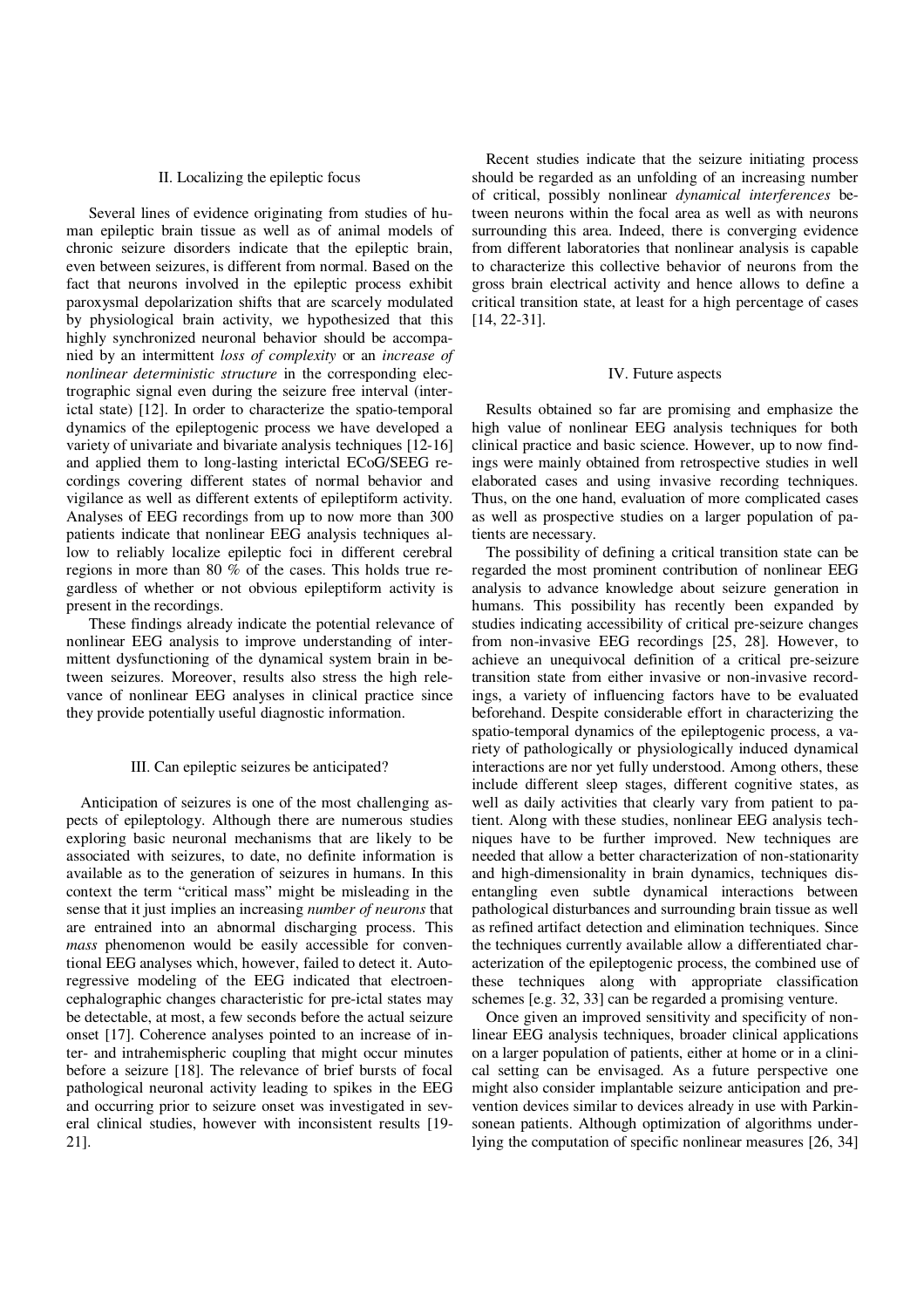already allows, at present, to continuously track the temporal behavior of nonlinear measures in real time, these applications still require the use of powerful computer systems, depending on the number of recording channels necessary to allow unequivocal characterization of the epileptogenic process. Thus, further optimization and development of a miniaturized analyzing system are definitely necessary. However, taking into account the technologies currently available realization of such systems can be expected within the next few years.

## ACKNOWLEDGMENT

I gratefully acknowledge discussions with and contributions of Ralph G. Andrzejak, Jochen Arnhold, Wieland Burr, Peter David, Christian E. Elger, Guillen Fernandez, Peter Grassberger, Thomas Grunwald, Christoph Helmstaedter, Thomas Kreuz, Florian Mormann, Christoph Rieke, Thomas Schreiber, Bruno Weber, Guido Widman and Heinz-Gregor Wieser. This work was supported by the Deutsche Forschungsgemeinschaft.

#### **REFERENCES**

[1] H. Matsumoto, C. Ajmone-Marsan, "Cortical cellular phenomena in experimental epilepsy: interictal manifestations", *Exp. Neurol.*, vol. 9, pp. 286-304, 1964

[2] H. Matsumoto, C. Ajmone-Marsan, "Cortical cellular phenomena in experimental epilepsy: ictal manifestations", *Exp. Neurol.*, vol. 9, pp. 305-326, 1964

[3] R.D. Traub, R,K, Wong, "Cellular mechanism of neuronal synchronization in epilepsy", *Science* vol. 216, pp. 745-747, 1982

[4] E.R.G. Sanabria, H. Su, Y. Yaari, "Initiation of network bursts by Ca2+-dependent intrinsic bursting in the rat pilocarpine model of temporal lobe epilepsy", *J Physiol* vol. 532, pp. 205-216, 2001.

[5] J. Engel Jr, T. A. Pedley, *Epilepsy: a comprehensive textbook*. Philadelphia: Lippincott-Raven, 1997.

[6] E. Ott, *Chaos in dynamical systems*. Cambridge UK: Cambridge University Press, 1993.

[7] H. Kantz, T. Schreiber, *Nonlinear time series analysis*. Cambridge UK: Cambridge University Press, 1997.

[8] E. Basar, *Chaos in Brain Function*. Berlin: Springer, 1990.

[9] D. Duke, W. Pritchard, *Measuring chaos in the human brain*. Singapore: World Scientific, 1991.

[10] B. H. Jansen, M. E. Brandt, *Nonlinear dynamical analysis of the EEG*. Singapore: World Scientific, 1993.

[11] K. Lehnertz , J. Arnhold, P. Grassberger, C. E. Elger, *Chaos in brain ?* Singapore: World Scientific, 2000.

[12] K. Lehnertz, C. E. Elger, "Spatio-temporal dynamics of the primary epileptogenic area in temporal lobe epilepsy characterized by neuronal complexity loss", *Electroencephalogr. clin. Neurophysiol.* vol 95, pp. 108-117, 1995.

[13] J. Arnhold , P. Grassberger , K. Lehnertz , C.E. Elger, "A robust method for detecting interdependencies: application to intracranially recorded EEG", *Physica D* vol. 134, pp. 419-430, 1999

[14] F. Mormann , K. Lehnertz, P. David, C.E. Elger, "Mean phase coherence as a measure for phase synchronization and its application to the EEG of epilepsy patients", *Physica D* vol. 144, pp. 358-369, 1999.

[15] R. Quian Quiroga, J. Arnhold, K. Lehnertz, P. Grassberger, "Kullback-Leibler and renormalized entropy: Applications to EEGs of epilepsy patients", *Phys. Rev. E*, vol. 62, 8380-8386, 2000.

[16] R.G. Andrzejak, G. Widman, K. Lehnertz, C. Rieke, P. David, C.E. Elger, "The epileptic process as nonlinear deterministic dynamics in a stochastic environment – an evaluation of mesial temporal lobe epilepsy", *Epilepsy Res*. vol. 44, pp. 129-140, 2001.

 [17] Z. Rogowski, I. Gath, E. Bental, "On the prediction of epileptic seizures", *Biol. Cybern.* vol. 42, pp. 9-15, 1981

[18] R.B. Duckrow, S.S. Spencer, "Regional coherence and the transfer of ictal activity during seizure onset in the medial temporal lobe", *Electroencephalogr. clin. Neurophysiol*, vol. 82: pp. 415-422, 1992.

[19] J. Gotman, J. Ives, P. Gloor, A. Olivier, L.F. Ouesney, "Changes in inter-ictal EEG spiking and seizure occurrence in humans", *Epilepsia* vol. 23, pp. 432-433, 1982.

[20] H.H. Lange, J.P. Lieb, J. Jr. Engel, P.H. Crandall, "Temporo-spatial patterns of pre-ictal spike activity in human temporal lobe epilepsy", *Electroencephalogr. clin. Neurophysiol.* vol .56, pp. 543-555, 1983.

[21] A. Katz, D.A. Marks, G. McCarthy, S.S. Spencer, "Does interictal spiking rate change prior to seizures?" *Electroencephalogr. clin. Neurophysiol.* vol. 79, pp. 153-156, 1991.

[22] C.E. Elger, K. Lehnertz, "Ictogenesis and chaos" In: *Epileptic Seizures and Syndromes,* P. Wolf, Ed., London: J. Libbey & Co, 1994; pp. 547 - 552.

[23] C.E. Elger, K. Lehnertz, "Prediction of epileptic seizures in humans from nonlinear dynamics analysis of brain electrical activity", *Eur. J. Neurosci.* vol. 10, pp. 786-789, 1998.

[24] L.D. Iasemidis, J.C. Sackellares, H.P. Zaveri, W.J. Williams, "Phase space topography and the Lyapunov exponent of electrocorticograms in partial seizures", *Brain Topogr.* vol. 2, pp. 187-201, 1990

[25] L.D. Iasemidis, J.C. Principe, J.M. Czaplewski, R.L. Gilmore, S.N. Roper, J.C. Sackellares, "Spatiotemporal transition to epileptic seizures: a nonlinear dynamical analysis of scalp and intracranial EEG recordings" In: *Spatiotemporal Models in Biological and Artificial Systems* F.H. Lopes da Silva, J.C. Principe, L.B. Almeida, Eds., Amsterdam; IOS Press, 1997, pp. 81-88.

[26] M. Le Van Quyen, J. Martinerie, M. Baulac, F. Varela, "Anticipating epileptic seizures in real time by a non-linear analysis of similarity between EEG recordings", *Neuroreport,* vol. 10, pp. 2149-2155, 1999